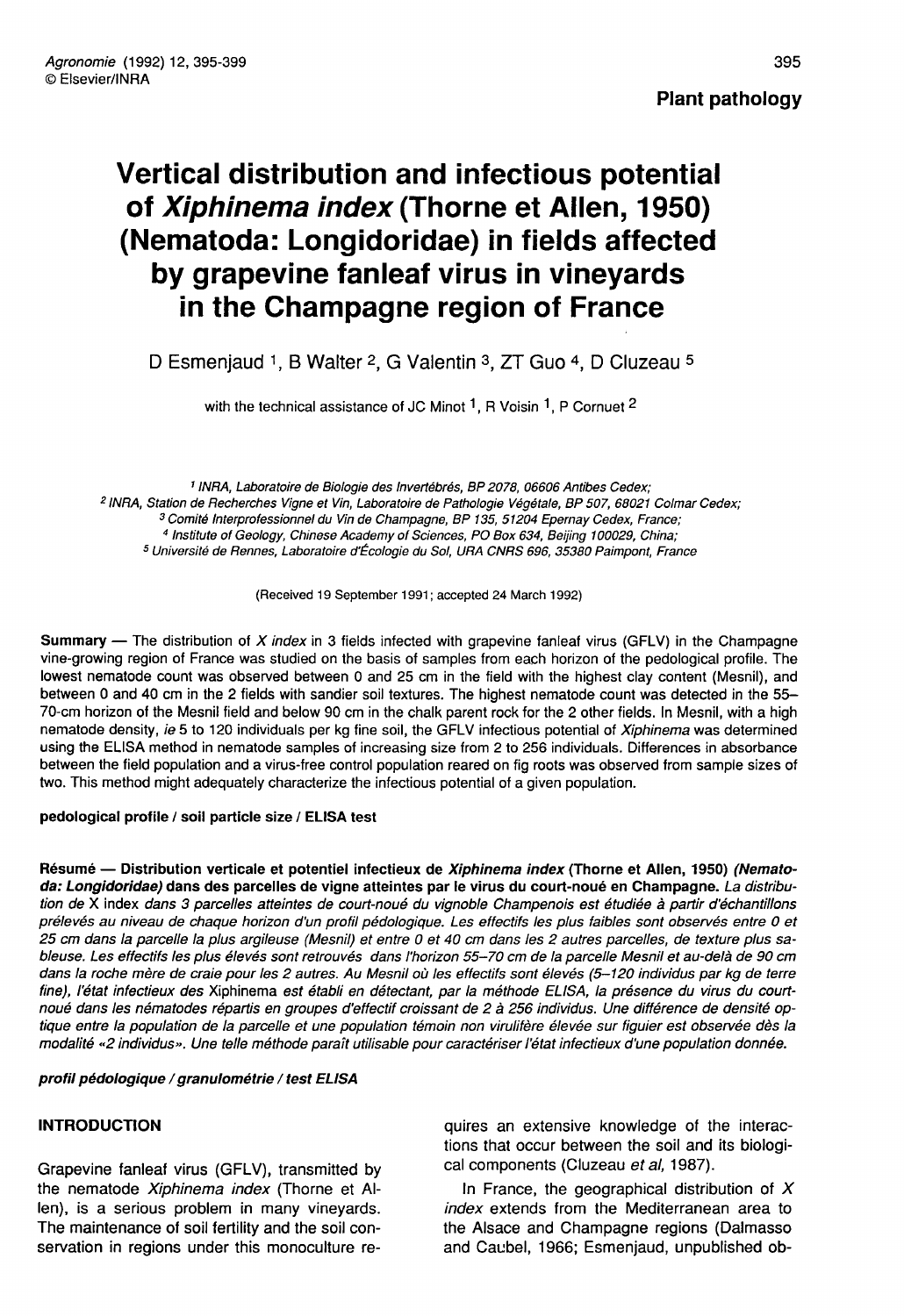servations). For a given field, the horizontal dispersion of nematodes from the initial introduction point depends mainly on the number of grapevine generations grown in the field since the nematode introduction (Dalmasso, 1970).

The vertical distribution of nematodes in the soil is also a factor to be considered in the control of fanleaf disease of the grapevine. This factor depends on both nematode survival under various climatic and edaphic conditions and on soil and pest management practices such as cultivation practices and pesticide treatments.

The vertical distribution of  $X$  index has been studied in pedological trenches in vineyards in the Var department of France (Scotto La Massèse et al, 1988) and in Alsace by drill sampling (Vuittenez, 1961). In a Portuguese vineyard, Silva et al (1988) have studied the relationship between GFLV and its vector as a function of depth.

The aim of the present article is to present the vertical distribution of  $X$  index in 3 fields infected with GFLV and examine its relationship with edaphic factors in the Champagne vineyard. The virus infectious "potential" of the field with the highest nematode density is described on the basis of direct detection of the virus in the nematode vector by the ELISA method.

#### MATERIAL AND METHODS

Sampling was carried out in 3 fields presenting marked symptoms of fanleaf confirmed by ELISA serodiagnosis on grape leaves: one field located in the Mesnil-sur-Oger district (Côte des Blancs) (11-yearold grapevines on 41B rootstock) and 2 (Cum 1 and Cum 2) in the Cumières district (19-year-old grapevines on 41B, and vines aged over 30 years on unidentified stock, respectively). Cum 1, located on a 10% slope had been disinfected with 1 000 l/ha dichloropropene-dichloropropane prior to replanting. Samples were taken from each field from June 18 to 24, 1989, from an 80-cm wide, 1-m long pedological trench between 4 plants, located at the center of a highly infected area. Since the aim was to determine the vertical distribution and infectious potential of the nematodes in the soil, only one trench was dug per field in the part supposed to contain the highest numbers.

The pedological trenches have been systematically described according to the STIPA (Système de Transfert de l'Information Pédologique et Agronomique -Pedological and Agronomic Information Transfer Sys tem: Bertrand et al, 1984) terms and report therefrom. The distribution of roots in the profiles has been separately described in greater detail than required by the

STIPA. Individual soil samples for nematological and particle size analysis were collected from each horizon. One 5-kg sample per horizon was dug out at an angle from the trench surface, perpendicular to a vine stock.

Each sample was made up of a number of 200- to 500-g clods, containing any rootlets present and was removed with a hand fork. Each sample was subdivided in the laboratory into 3 1.7-kg parts which were analyzed separately. Each sub-sample was screened through a 2-mm mesh-size screen. The residue was weighed and the screened portion processed through an Oostenbrink elutriator (flow rate: 5 l/min), collected, then screened 3 times through 250-μm and 40-μm screens, respectively. The corresponding residues were placed on moist cellulose paper held by a coarse screen over a basin filled with water 1 cm deep, just touching the water's surface. Nematodes migrating to the bottom of the basin were collected on a 5-μm screen, counted after 24 and 72 h, then totalled. For each horizon, the population numbers from the 3 subsamples were expressed relative to 1 kg of fine soil  $(< 2$  mm $).$ 

Adult  $X$  index and 4th-stage larvae extracted from the Mesnil field were then randomly divided into groups of 2 to 256 individuals (series increasing by multiples of 2). Equivalent groups of virus-free adult  $X$ index from populations maintained on fig roots in a greenhouse were taken as controls. The immunoglobulins (IgG) used for ELISA were purified from anti-GFLV serum according to the rivanol precipitation method (Hardie and Van Regenmortel, 1977). The ELISA plates were coated with 0.05 μg/ml IgG for 3 h at 38 °C, then rinsed 3 times. The nematodes were ground in a Potter micro-blender in the presence of 100 μl Tris-HCl 0.2 M pH 8.2, 2% polyvinylpyrolidone, 0.8% NaCl, 0.05% Tween 20 and carborundum and incubated overnight at 4 °C in the microtitration plates. After 3 washings, an IgG-biotin conjugate (Guesdon et al, 1979) at 1/20 000 was added and left for 2 h at 38 °C. Then alkaline phosphatase-labelled streptavidine (1/10 000) was added and left for 1 h at 38 °C. The absorbances (A 405 nm) were read after 1 and 2 h incubation of the substrate  $(1 \text{ mg/ml } p$ nitrophenylphosphate). The ELISA samples were considered positive when the absorbance values in the nematodes tested were over twice the value of the virus-free nematode controls.

#### RESULTS

The vertical distribution of  $X$  index together with the pedological profiles and particle size analy ses of field horizons are presented in figure 1. The description of the root distribution, based on visual inspection, is given in table I. Pure populations of  $X$  index were observed in the 3 profiles sampled.  $X$  mediterranneum and  $X$  vuittenezi, found in certain fields in the Champagne region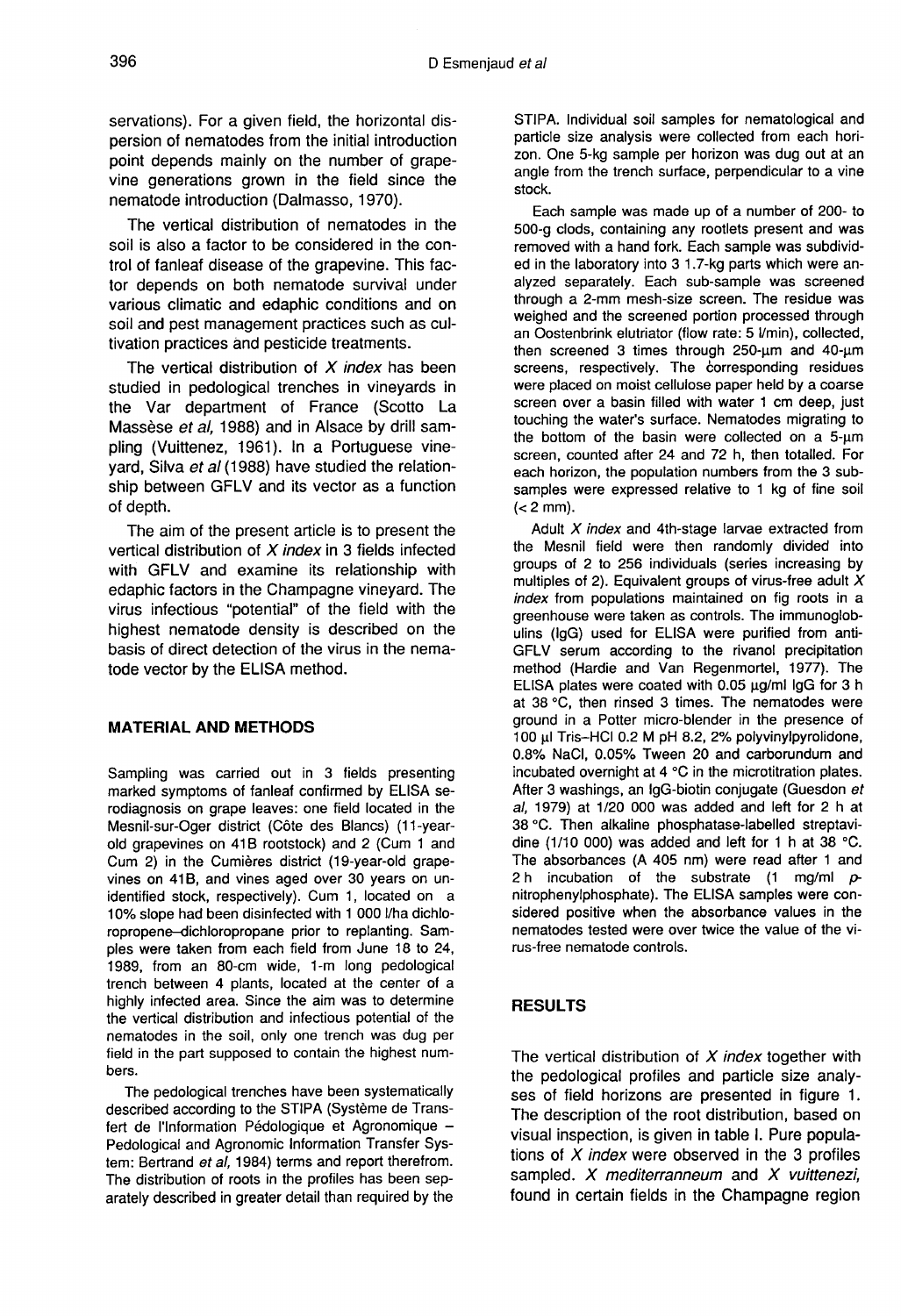

Fig 1. Vertical distribution of X index and profile characteristic for the pedological trenches of the GFLV infected fields in Mesnil sur Oger and Cumières districts of Champagne (average of 3 samplings of 1 700 g of each horizon). LSC: loamy-sandy clay; LC : loamy clay; LS : loamy sand; SL : sandy loam; L: loam.

(Esmenjaud, personal communication), were not detected in this study.

In the Mesnil field, the profile was mainly loamy-clay (Ap1, Ap2 and B1) on degraded chalk (BC). Hence, the soil may be characterized as chalky brown type. The overall profile was rich in casts, with a very marked open porosity system (porosity > 25% on all measures, with high transmission pore volume). No compact horizons were observed. The good structure of the overall profile had strongly promoted grapevine rooting, which explains the abundance and uniform distribution of different-sized roots. The  $X$  index populations showed an increase from the surface to the 55-70 cm horizon, then a marked decline in numbers with depth. For equivalent horizons, they were substantially more abundant in the Mesnil field than in the other field profiles.

In the Cum1 field, the loamy-sand surface layer (I-Ap1 and I-AP2), built up from exogenous

supplies, lay on 2 sandy-clay accumulation horizons above the chalk parent rock. For equivalent horizons  $-$  except the surface horizon  $-$  roots were less numerous than in the Mesnil field. However, fine roots were still observed in the chalk parent rock below 90 cm. Xiphinema populations were low in the horizons between 0 and 90 cm, reaching 34 individuals per kg in the chalk. The loamy-sand exogenous soil between 0 and 40 cm yielded the lowest numbers. The loamy-clay soil in the 40-70 cm horizon yielded substantially higher numbers.

In the Cum2 field, the texture of the different horizons was lighter: loamy sand between 0 and 70 cm, becoming sandy loam between 70 and 100 cm. Fine roots were observed from the chalk surface to the interior (sampled to 135 cm). Nematode populations showed a regular increase from the surface down to the parent rock (100-135 cm), where they were as numerous as in field Cum1 at the same level of depth.

Figure 2 gives the absorbances (A) obtained by the ELISA method on the basis of increasing nematode samples from the Mesnil field. The curves obtained for field populations and control virus-free nematodes reared in the greenhouse were distinctly separate. Absorbance of field nematodes increased regularly, except for the 16-individual sample, with results above the curve's mean slope. In contrast, control nematodes reached a plateau from the 64-individual sample on.



Fig 2. Absorbance evolution (A 405 nm) in ELISA of X index obtained from the Mesnil field. Absorbances (x 1 000) after 1 and 2 h are respectively 14 and 20 in the buffer, 20 and 57 in the healthy vine control,  $> 2$  000 in the diseased vine control. - - Mesnil 2H; -- - control 2H; - - - - - : Mesnil 1  $H$ ;  $-$  : Mesnil 1 H.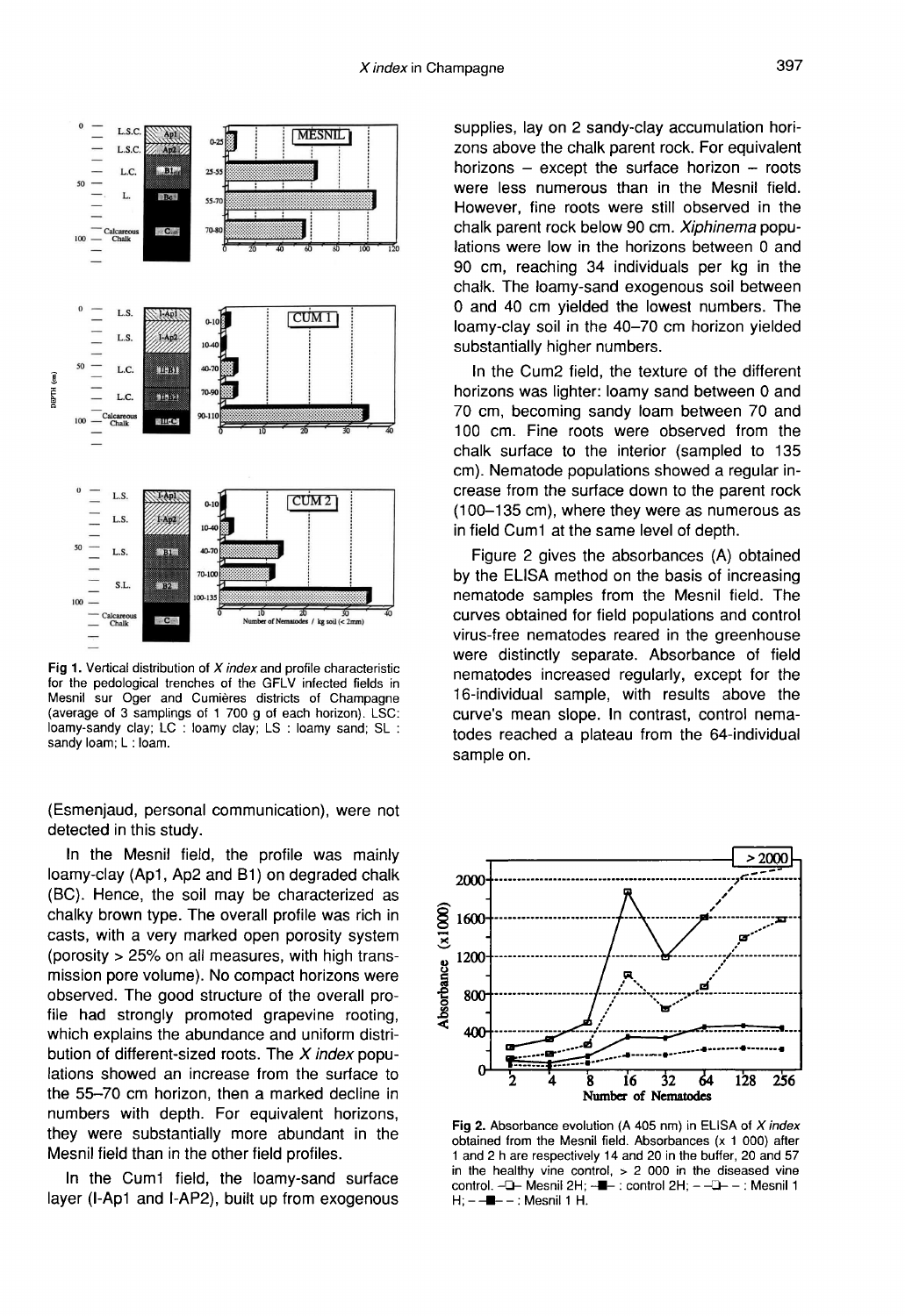|                            | Horizon<br>Ap1<br>Ap <sub>2</sub><br>B1<br>BC.<br>Ć | Depth<br>(cm)<br>$0 - 15$<br>$15 - 25$<br>$25 - 55$<br>55-70<br>> 70 | Size of roots <sup>1</sup>                           |                                                       |                                                                   |                            |
|----------------------------|-----------------------------------------------------|----------------------------------------------------------------------|------------------------------------------------------|-------------------------------------------------------|-------------------------------------------------------------------|----------------------------|
|                            |                                                     |                                                                      |                                                      |                                                       | Large Medium Fine                                                 |                            |
| Mesnil                     |                                                     |                                                                      | 0<br>$++++$<br>$^{++}$<br>$+$<br>0                   | 0<br>$^{+++}$<br>$^{++}$<br>$\ddot{}$<br>0            | $^{+++}$<br>$^{++++}$<br>$^{+++}$<br>$\ddot{}$<br>$\ddot{}$       |                            |
| Cum1                       | l-Ap1<br>I-Ap2<br>II-B1<br>$II-B2$<br>II-C          | $0 - 10$<br>$10 - 40$<br>40-70<br>70-90<br>90-110                    | $\ddot{}$<br>$^{+++}$<br>0<br>0<br>0                 | +<br>$^{+++}$<br>$\ddot{}$<br>$\ddot{}$<br>0          | $^{+++}$<br>0<br>$\ddot{}$<br>$\ddotmark$<br>$\ddot{}$            |                            |
| Cum <sub>2</sub>           | I-Ap1<br>l-Ap2<br>II-Ap<br>II-B1<br>$II-B2$         | $0 - 10$<br>$10 - 40$<br>40-70<br>70-100<br>100-135                  | $\ddot{}$<br>$^{\mathrm{+}}$<br>$++$<br>÷<br>0       | $\ddot{}$<br>$^{\mathrm{+}}$<br>$^{++}$<br>+<br>0     | $^{++}$<br>$\ddot{}$<br>$^{\mathrm{+}}$<br>$\ddot{}$<br>$\ddot{}$ |                            |
| 1 Roots                    |                                                     | Large                                                                | Medium                                               | Fine                                                  |                                                                   |                            |
| Root diameter<br>Abundance |                                                     | $> 5$ mm<br>0<br>$\leq$ 2<br>$2 - 5$<br>$5 - 10$<br>>10              | $2-5$ mm<br>0<br>< 5<br>$5 - 10$<br>$10 - 15$<br>>15 | $< 2$ mm<br>0<br>< 15<br>$15 - 75$<br>75-200<br>> 200 |                                                                   | 0<br>+<br>$\ddot{}$<br>+++ |
| (No per dm <sup>2</sup> )  |                                                     |                                                                      |                                                      |                                                       |                                                                   |                            |

Table I. Vertical distribution of grapevine roots in the profiles heibuta

## DISCUSSION AND CONCLUSIONS

Substantial nematode populations were detected in the Champagne fields. In the deep horizons their numbers were distinctly higher than the 1-5 individuals per kg soil most frequently observed in GFLV-infected vineyards (Dalmasso, 1970; Valloton and Perrier, 1990). However, their numbers were still markedly lower than in Mediterranean vineyards (Esmenjaud et al, 1988; Scotto La Massèse et al, 1988). The texture of the soil samples was loamy clay in Mesnil, where the largest populations were observed (56-106 individuals in the 3 deep horizons), whereas it had more sand in the 2 Cumières fields, where lower nematode densities were detected. These findings agree with those by Vuittenez et al (1972), for French vineyards, and by Valloton and Perrier (1990), for Swiss vineyards, observing that heavy soils harbour the highest population densities. Taking variations in vertical distribution into account, the middle and lower horizons show higher densities than do the upper horizons (0 to 25-40 cm). The lower densities in the upper horizons of the Cum1 field may be related to soil cultivation (exogenous supply of less contaminated soil and increased nematode mortality) and disinfection prior to planting. Particularly in heavy soils, the efficacy of disinfection is diminished below the cultivation horizon (Esmenjaud et al, 1988). It may be hypothesized that, for the other 2 fields (not disinfected), winter frost, a factor limiting nematode development according to Dalmasso (1970), could have accounted for the lower population densities observed. Nevertheless, the present results demonstrate the inadequacy of soil disinfection in Champagne vineyards and support the findings by Vuittenez (1961) and Valloton and Perrier (1990), who detected  $X$  index at 1.40 m near Colmar (France) and 3.50 m in the Vinzel region of Switzerland, respectively.

Except for the surface horizon, the only X index-free horizon (10-40 cm in field Cum1) was also that which lacked fine roots. Nevertheless, there was no relationship between nematode density and the quantity (more or less abundant) of fine or thick roots. In a similar study on the cultural profile in fields infested and uninfested by the oat cyst nematode, Heterodera avenae Woll, Rivoal and Riviere (1989) demonstrated that root development was directly modified by the nematode. X index as well as other non endemic virus vectors has much lower densities, particularly in its northern area of distribution and such a direct effect on root development is excluded.

In Mesnil, even the absorbances of the 2-, 4 and 8-individual nematode samples were markedly higher than those of the virus free controls. Hence, the present results, obtained directly from the field, confirm the threshold number of 5-10 individuals for detecting the virus in nematodes raised on roots of grapevines grown in containers (Bouquet, 1983). Silva et al (1988) also reported positive test responses from a sample size of 5 individuals extracted from fields. However, the absorbance values obtained at 1 h were lower than those in the present study for both the field and control samples. Catalano et al (1991) have reported detecting the virus in 5 different populations of  $X$  index extracted from GFLV infected vineyards, on the basis of groups of 20 female individuals.

The 16-individual subsample showed an absorbance (A) 2.5 times higher for the Mesnil group and around 60% higher for the control group than that obtained by simple extrapolation from the results for the 8- and 32-individual modalities. This inconsistent value may be due either to a methodological error and/or to the presence of a few highly infected nematodes in this subsample.